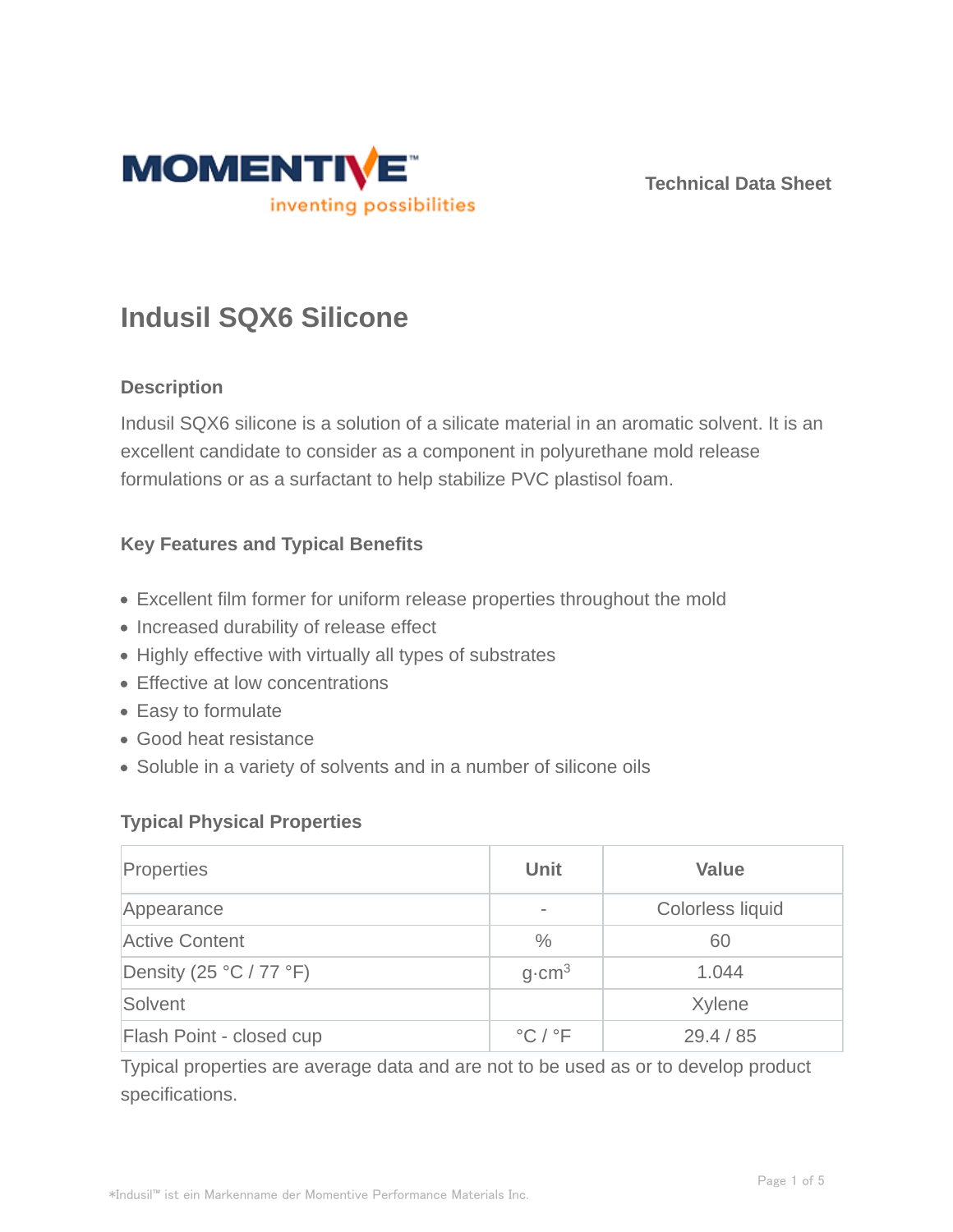# **Potential Applications**

- Component of polyurethane mold release formulations
- Component in release formulations for virtually all types of substrates, especially those that need good film formation such as tires and bladders, and metal dies such as aluminum die casting and others.
- Component of PVC plastisol foaming formulations

#### **General Considerations for Use**

Typical concentrations of Indusil SQX6 silicone in the final formulation range from 2 to 10% depending on the desired effect to be achieved.

Indusil SQX6 silicone is soluble in aliphatic and aromatic solvents and in polydimethylsiloxanes. It is not soluble in water, in certain mineral oils or in certain organic waxes.

Indusil SQX6 silicone is soluble in aliphatic and aromatic solvents and in polydimethylsiloxanes. It is not soluble in water, in certain mineral oils or in certain organic waxes.

The ability of Indusil SQX6 silicone to stabilize plastisol foams is related to its solubility in the plasticizer. Therefore the interaction between Indusil SQX6 silicone and the plasticizer should be tested at different concentrations to determine the levels required to achieve the desired effect.

#### **Patent Status**

Nothing contained herein shall be construed to imply the nonexistence of any relevant patents or to constitute the permission, inducement or recommendation to practice any invention covered by any patent, without authority from the owner of the patent.

#### **Product Safety, Handling and Storage**

Customers should review the latest Safety Data Sheet (SDS) and label for product safety information, safe handling instructions, personal protective equipment if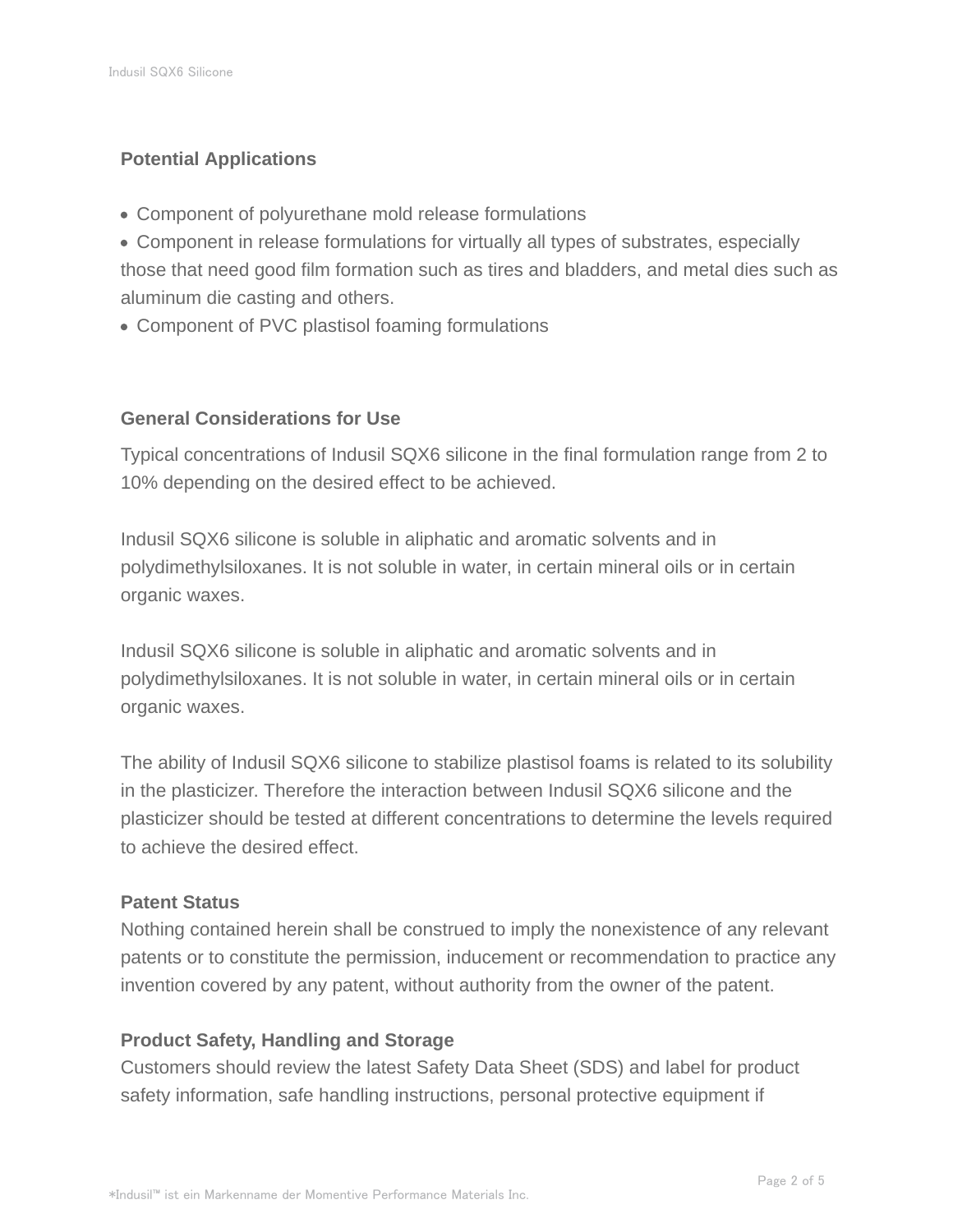necessary, emergency service contact information, and any special storage conditions required for safety. Momentive Performance Materials (MPM) maintains an aroundthe-clock emergency service for its products. SDS are available at www.momentive.com or, upon request, from any MPM representative. For product storage and handling procedures to maintain the product quality within our stated specifications, please review Certificates of Analysis, which are available in the Order Center. Use of other materials in conjunction with MPM products (for example, primers) may require additional precautions. Please review and follow the safety information provided by the manufacturer of such other materials.

#### **Limitations**

Customers must evaluate Momentive Performance Materials products and make their own determination as to fitness of use in their particular applications.

#### **Contact Information**

# Email commercial.services@momentive.com

#### **Telephone**

| <b>Americas</b>      | <b>Latin America</b> | <b>EMEAI- Europe, Middle</b><br>East, Africa & India | <b>ASIA PACIFIC</b> |
|----------------------|----------------------|------------------------------------------------------|---------------------|
| +1 800 295 2392      | <b>Brazil</b>        | <b>Europe</b>                                        | <b>China</b>        |
| Toll free*           | +55 11 4534 9650     | +390510924300                                        | 800 820 0202        |
| +704 805 6946        | Direct Number        | Direct number                                        | Toll free           |
| <b>Direct Number</b> |                      |                                                      | +86 21 3860 4892    |
|                      |                      |                                                      | Direct number       |
| *All American        | <b>Mexico</b>        | India, Middle East &                                 | Japan               |
| countries            | +52 55 2169 7670     | <b>Africa</b>                                        | +81 3 5544 3111     |
|                      | <b>Direct Number</b> | + 91 44 71212207                                     | Direct number       |
|                      |                      | Direct number*                                       |                     |
|                      |                      | *All Middle Eastern                                  | <b>Korea</b>        |
|                      |                      | countries, Africa, India,                            | +82 2 6201 4600     |

For literature and technical assistance, visit our website at: www.momentive.com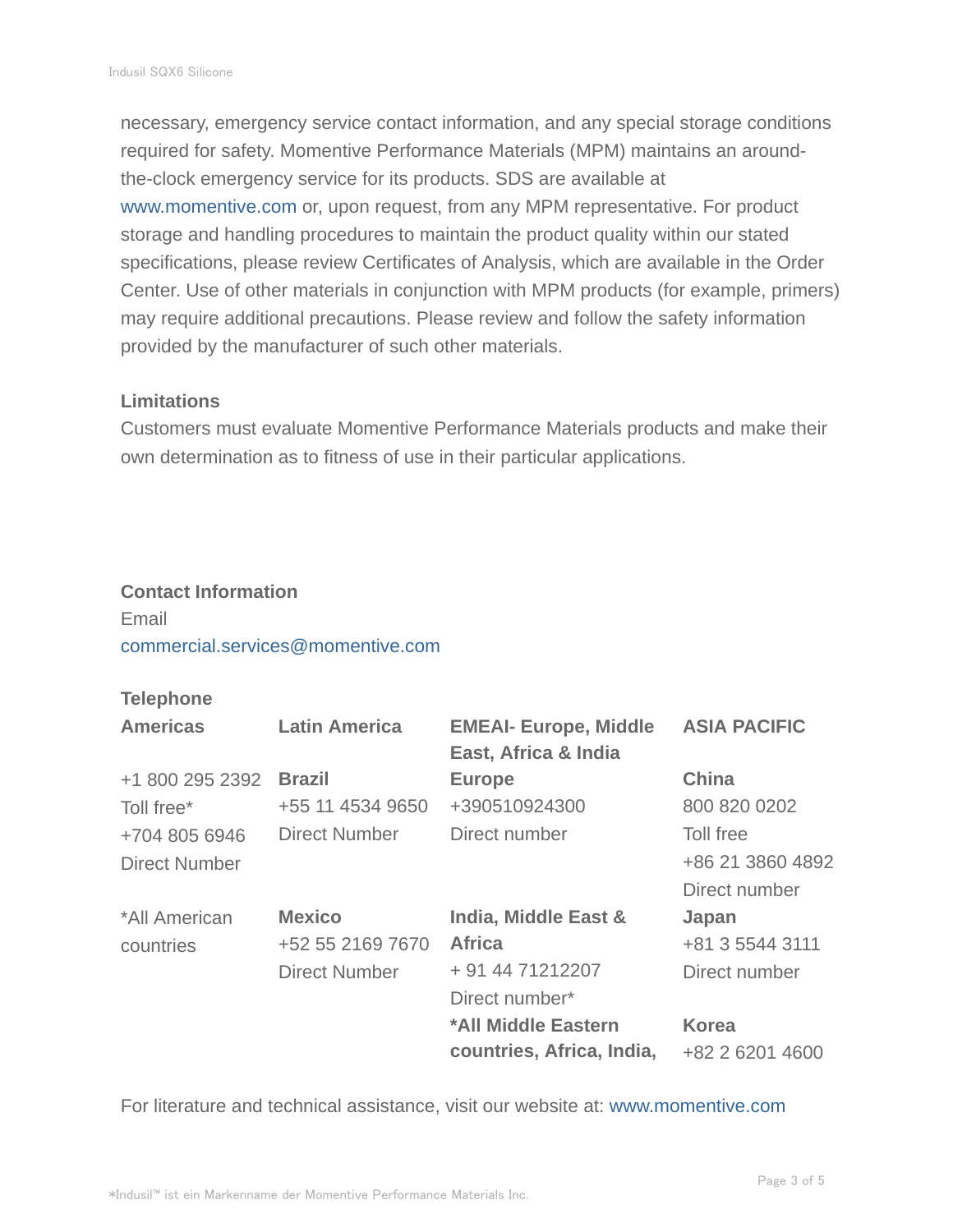#### **DISCLAIMER:**

**THE MATERIALS, PRODUCTS AND SERVICES OF MOMENTIVE PERFORMANCE MATERIALS INC. AND ITS SUBSIDIARIES AND AFFILIATES (COLLECTIVELY "SUPPLIER"), ARE SOLD SUBJECT TO SUPPLIER'S STANDARD CONDITIONS OF SALE, WHICH ARE INCLUDED IN THE APPLICABLE DISTRIBUTOR OR OTHER SALES AGREEMENT, PRINTED ON THE BACK OF ORDER ACKNOWLEDGMENTS AND INVOICES, AND AVAILABLE UPON REQUEST. ALTHOUGH ANY INFORMATION, RECOMMENDATIONS, OR ADVICE CONTAINED HEREIN IS GIVEN IN GOOD FAITH, SUPPLIER MAKES NO WARRANTY OR GUARANTEE, EXPRESS OR IMPLIED, (i) THAT THE RESULTS DESCRIBED HEREIN WILL BE OBTAINED UNDER END-USE CONDITIONS, OR (ii) AS TO THE EFFECTIVENESS OR SAFETY OF ANY DESIGN INCORPORATING ITS PRODUCTS, MATERIALS, SERVICES, RECOMMENDATIONS OR ADVICE. EXCEPT AS PROVIDED IN SUPPLIER'S STANDARD CONDITIONS OF SALE, SUPPLIER AND ITS REPRESENTATIVES SHALL IN NO EVENT BE RESPONSIBLE FOR ANY LOSS RESULTING FROM ANY USE OF ITS MATERIALS, PRODUCTS OR SERVICES DESCRIBED HEREIN.** Each user bears full responsibility for making its own determination as to the suitability of Supplier's materials, services, recommendations, or advice for its own particular use. Each user must identify and perform all tests and analyses necessary to assure that its finished parts incorporating Supplier's products, materials, or services will be safe and suitable for use under end-use conditions. Nothing in this or any other document, nor any oral recommendation or advice, shall be deemed to alter, vary, supersede, or waive any provision of Supplier's standard Conditions of Sale or this Disclaimer, unless any such modification is specifically agreed to in a writing signed by Supplier. No statement contained herein concerning a possible or suggested use of any material, product, service or design is intended, or should be construed, to grant any license under any patent or other intellectual property right of Supplier covering such use or design, or as a recommendation for the use of such material, product, service or design in the infringement of any patent or other intellectual property right.

\*Indusil™ ist ein Markenname der Momentive Performance Materials Inc.